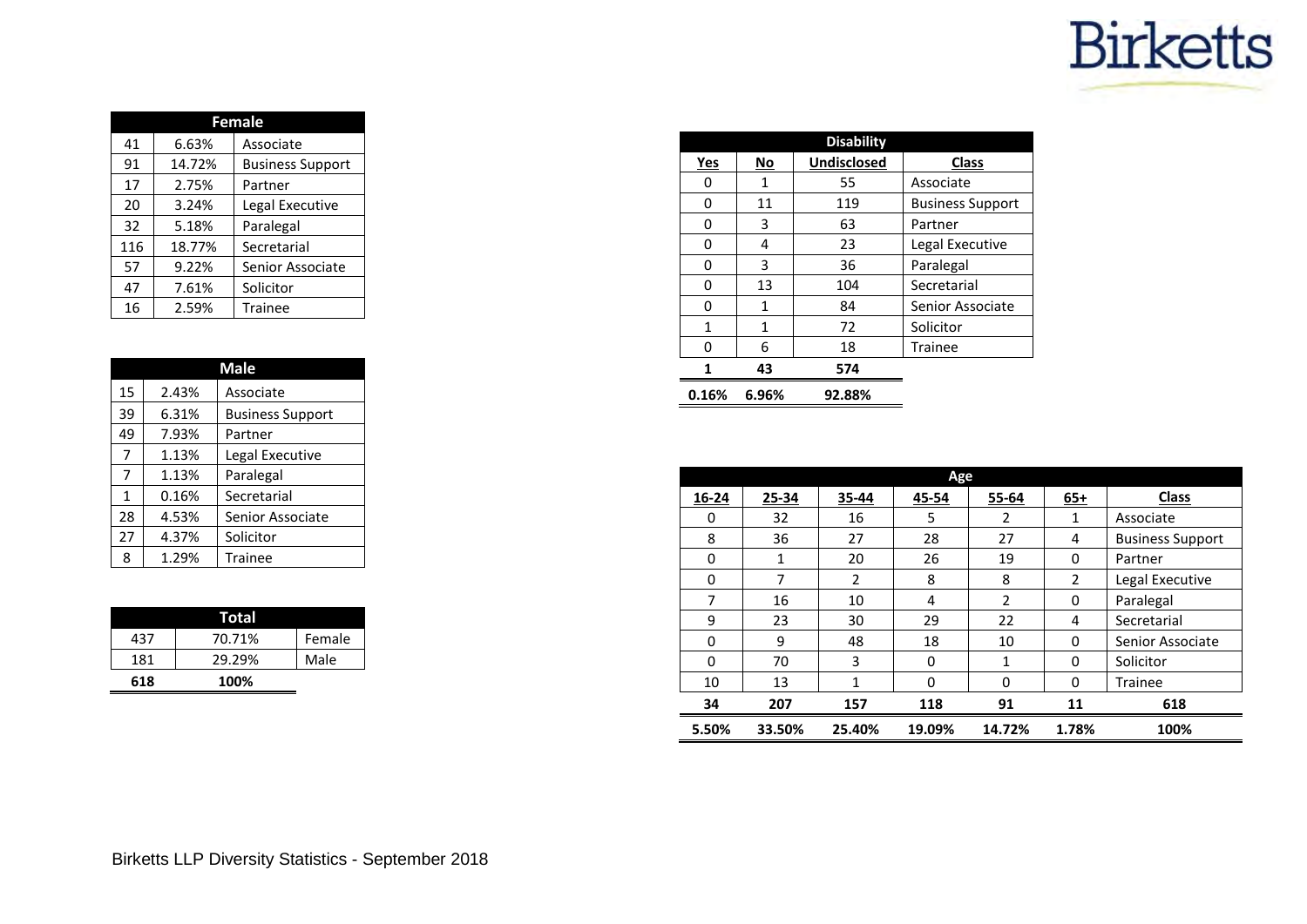

| <b>Nationality</b> | <b>Associate</b> | <b>Business</b><br><b>Support</b> | Partner     | Legal<br><b>Executive</b> | Paralegal    | <b>Secretarial</b> | Senior<br><b>Associate</b> | Solicitor   | <b>Trainee</b> | Total        | Total (%) |
|--------------------|------------------|-----------------------------------|-------------|---------------------------|--------------|--------------------|----------------------------|-------------|----------------|--------------|-----------|
| American           | 0                | 0                                 | $\mathbf 0$ | 0                         | $\Omega$     | 0                  |                            | $\mathbf 0$ | $\mathbf{0}$   | 1            | 0.16%     |
| Belgian            | $\mathbf 0$      |                                   | 0           | 0                         | $\mathbf{0}$ | 0                  | 0                          | 0           | 0              |              | 0.16%     |
| British            | 55               | 118                               | 38          | 23                        | 31           | 105                | 76                         | 70          | 22             | 538          | 87.06%    |
| Canadian           | 0                | $\mathbf 0$                       | $\mathbf 0$ | 0                         | 0            |                    | 0                          | 0           | $\mathbf{0}$   | 1            | 0.16%     |
| Chinese            | 0                | $\mathbf{0}$                      | 0           | 0                         | $\Omega$     |                    | 0                          | $\Omega$    | 0              |              | 0.16%     |
| French             | 0                | $\mathbf 0$                       | 0           | 0                         | $\Omega$     |                    | $\mathbf 0$                | $\Omega$    | $\Omega$       |              | 0.16%     |
| German             | $\Omega$         | $\mathbf{0}$                      | $\Omega$    | $\mathbf 0$               | 1            | $\Omega$           | $\mathbf 0$                | $\Omega$    | $\mathbf{0}$   | 1            | 0.16%     |
| Indian             | 0                | $\mathbf 0$                       | 0           | 0                         | 1            |                    | 0                          | $\Omega$    | 0              | $\mathbf{2}$ | 0.32%     |
| New Zealand        | 0                | $\mathbf 0$                       | 0           | 0                         | $\Omega$     | -1                 |                            | $\Omega$    | $\mathbf{0}$   | $\mathbf{2}$ | 0.32%     |
| Pakistani          | 0                |                                   | 0           | 0                         | $\Omega$     | $\Omega$           | 0                          | $\Omega$    |                | $\mathbf{2}$ | 0.32%     |
| Polish             | 0                |                                   | 0           | 0                         | $\Omega$     | $\Omega$           | 0                          |             | 0              | $\mathbf{2}$ | 0.32%     |
| Russian            | 0                | $\mathbf 0$                       | 0           | $\boldsymbol{0}$          |              | 0                  | 0                          | 0           | 0              |              | 0.16%     |
| South African      | 0                | $\mathbf 0$                       | $\mathbf 0$ | 0                         | $\Omega$     | -1                 | 0                          | $\Omega$    | $\mathbf{0}$   | 1            | 0.16%     |
| Spanish            | 0                |                                   | 0           | 0                         | $\mathbf 0$  | 0                  | 0                          | 0           | 0              |              | 0.16%     |
| Undisclosed        |                  | 8                                 | 28          | 4                         | 5            | 6                  | $\overline{\phantom{a}}$   | 3           |                | 63           | 10.19%    |
|                    | 56               | 130                               | 66          | 27                        | 39           | 117                | 85                         | 74          | 24             | 618          | 100%      |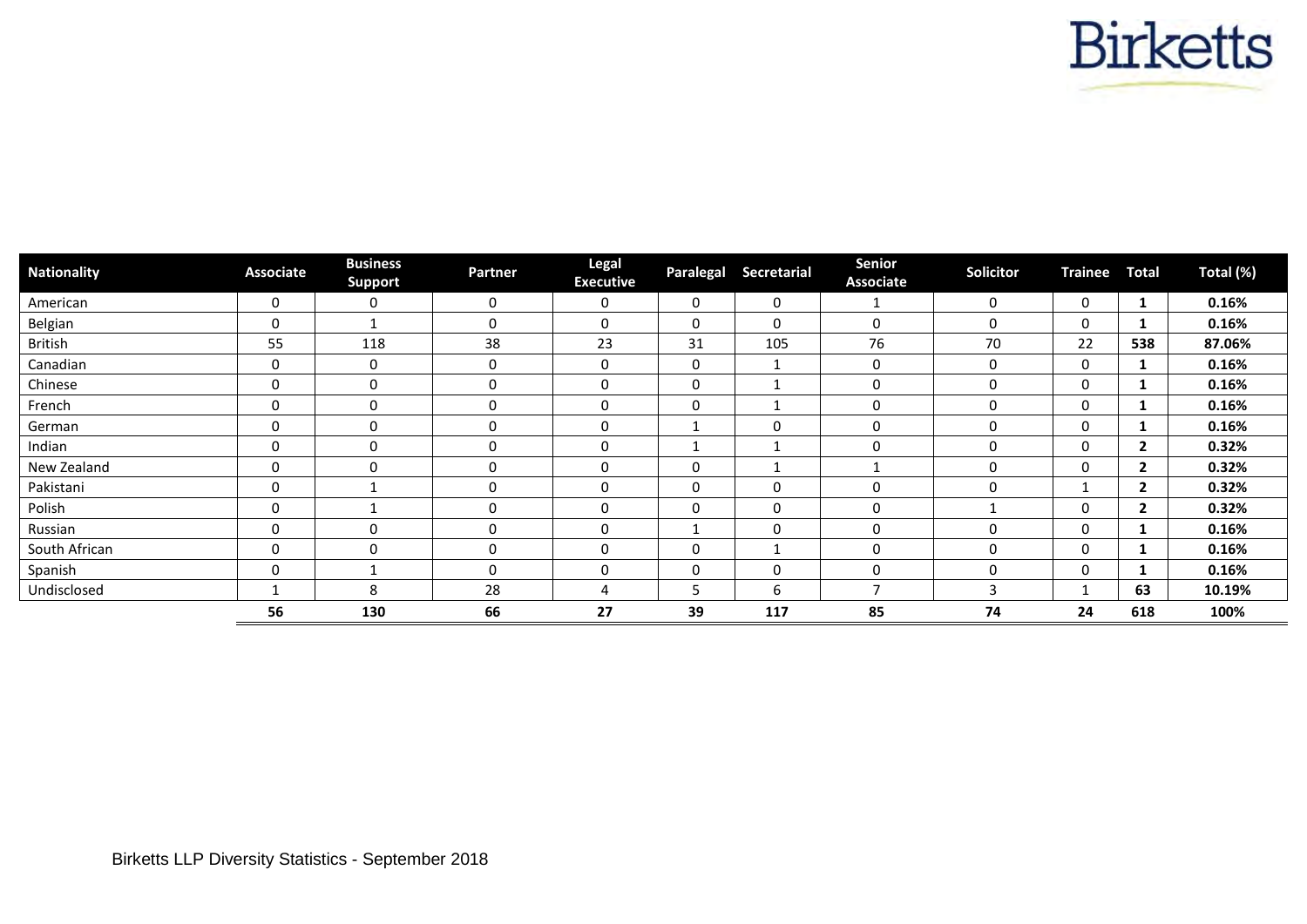

| <b>Ethnic Origin</b>          | <b>Associate</b> | <b>Business</b><br><b>Support</b> | <b>Partner</b> | Legal<br><b>Executive</b> | Paralegal | <b>Secretarial</b> | Senior<br><b>Associate</b> | Solicitor         | <b>Trainee</b> | <b>Total</b> | Total (%) |
|-------------------------------|------------------|-----------------------------------|----------------|---------------------------|-----------|--------------------|----------------------------|-------------------|----------------|--------------|-----------|
| <b>Black African</b>          | 0                | 0                                 | 0              | 0                         | $\Omega$  | 0                  | 0                          |                   | 0              | 1            | 0.16%     |
| British Asian - Pakistani     | 0                |                                   | 0              | 0                         | $\Omega$  | 0                  | 0                          | 0                 | 0              |              | 0.16%     |
| British Asian Indian          | 0                | $\Omega$                          | $\Omega$       | 0                         |           | 0                  | 1                          | 0                 | $\Omega$       |              | 0.16%     |
| British Asian Other           | $\Omega$         | $\Omega$                          | 0              | 0                         | $\Omega$  | -1                 | 0                          | 0                 | $\Omega$       |              | 0.16%     |
| British Black African         | 0                |                                   | $\Omega$       | 0                         | $\Omega$  | $\mathbf 0$        | 0                          | 0                 |                |              | 0.16%     |
| British Black Caribbean       | 0                | ຳ                                 | $\Omega$       | 0                         | $\Omega$  | 0                  | 0                          | 0                 |                | 3            | 0.49%     |
| Chinese                       | 0                |                                   | $\Omega$       | 0                         | $\Omega$  | $\mathbf{1}$       | 0                          | 0                 | $\Omega$       | $\mathbf{2}$ | 0.32%     |
| Indian                        | 0                | $\Omega$                          |                | 0                         |           | 0                  | 0                          |                   | $\Omega$       | 3            | 0.49%     |
| Mixed Other                   | 0                |                                   |                | 0                         |           | 0                  |                            | $\mathbf{\hat{}}$ |                | 6            | 0.97%     |
| Mixed White & Asian           | 0                |                                   | $\Omega$       | 0                         |           | $\mathbf 0$        |                            |                   | $\Omega$       | 4            | 0.65%     |
| Mixed White & Black Caribbean | $\mathbf 0$      | O                                 | $\Omega$       | 0                         |           | $\mathbf 0$        | $\Omega$                   | $\Omega$          |                |              | 0.16%     |
| Other                         | $\mathbf{0}$     |                                   | $\Omega$       | $\mathbf{0}$              |           | -1                 | $\Omega$                   | $\Omega$          | $\Omega$       | $\mathbf{2}$ | 0.32%     |
| Pakistani                     | $\mathbf{0}$     | 0                                 | $\Omega$       | 0                         |           | $\Omega$           | $\Omega$                   | $\Omega$          |                | $\mathbf{2}$ | 0.32%     |
| Undisclosed                   |                  | 8                                 | 4              | 5                         |           |                    | 3                          |                   | $\Omega$       | 34           | 5.50%     |
| White British                 | 55               | 112                               | 61             | 21                        | 29        | 101                | 75                         | 65                | 21             | 540          | 87.38%    |
| White Other                   | $\Omega$         |                                   | $\Omega$       |                           |           | 6                  | 4                          |                   | $\Omega$       | 16           | 2.59%     |
|                               | 56               | 130                               | 66             | 27                        | 39        | 117                | 85                         | 74                | 24             | 618          | 100%      |